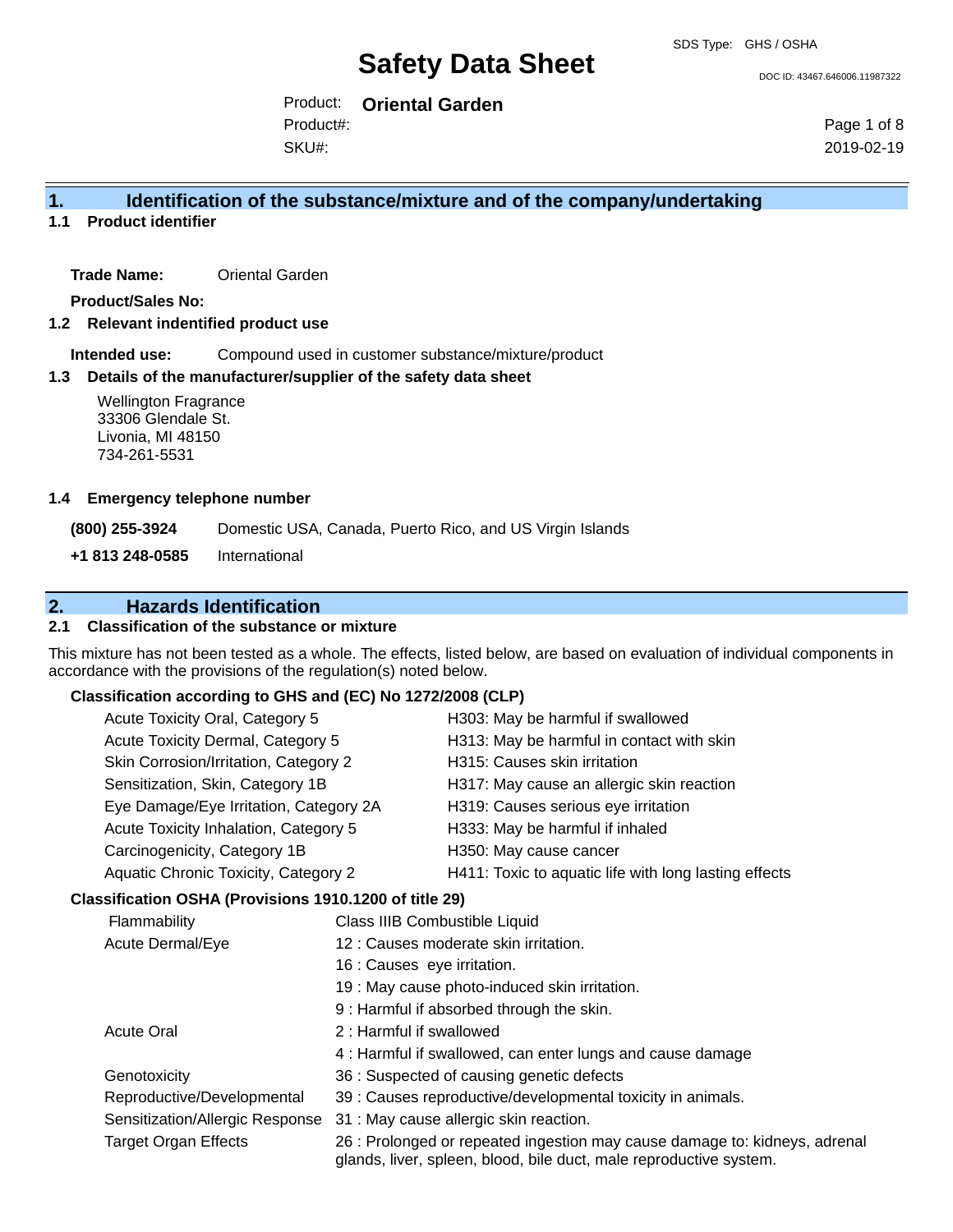DOC ID: 43467.646006.11987322

|           | Product: Oriental Garden |  |
|-----------|--------------------------|--|
| Product#: |                          |  |
| SKU#:     |                          |  |

Page 2 of 8 2019-02-19

28 : Prolonged or repeated Dermal Exposure may cause damage to: kidneys, skin, testes

Carcinogenicity This mixture contains ingredients identified as carcinogens, at 0.1% or greater, by the following:None [X] ACGIH [ ] IARC [ ] NTP [ ] OSHA [ ]

### **2.2 Label elements**

# **Labelling (REGULATION (EC) No 1272/2008)**

### **Hazard pictograms**





## **Signal Word: Danger**

#### **Hazard statments**

| H <sub>303</sub> | May be harmful if swallowed                     |
|------------------|-------------------------------------------------|
| H313             | May be harmful in contact with skin             |
| H315             | Causes skin irritation                          |
| H317             | May cause an allergic skin reaction             |
| H319             | Causes serious eye irritation                   |
| H333             | May be harmful if inhaled                       |
| H350             | May cause cancer                                |
| H411             | Toxic to aquatic life with long lasting effects |

#### **Precautionary Statements**

#### **Prevention:**

| P201             | Obtain special instructions before use                                   |
|------------------|--------------------------------------------------------------------------|
| P <sub>202</sub> | Do not handle until all safety precautions have been read and understood |
| P <sub>264</sub> | Wash hands thoroughly after handling                                     |
| P272             | Contaminated work clothing should not be allowed out of the workplace    |
| P273             | Avoid release to the environment                                         |
| P <sub>281</sub> | Use personal protective equipment as required                            |
|                  |                                                                          |

#### **Response:**

| P302 + P352        | IF ON SKIN: Wash with soap and water                                                                                             |
|--------------------|----------------------------------------------------------------------------------------------------------------------------------|
| P304 + P312        | IF INHALED: Call a POISON CENTER or doctor/physician if you feel unwell                                                          |
| P305 + P351 + P338 | IF IN EYES: Rinse cautiously with water for several minutes Remove contact lenses if<br>present and easy to do. continue rinsing |
| P308 + P313        | IF exposed or concerned: Get medical advice/attention                                                                            |
| P312               | Call a POISON CENTER or doctor/physician if you feel unwell                                                                      |
| P333 + P313        | If skin irritation or a rash occurs: Get medical advice/attention                                                                |
| P337 + P313        | If eye irritation persists: Get medical advice/attention                                                                         |
| P362               | Take off contaminated clothing and wash before reuse                                                                             |
| P363               | Wash contaminated clothing before reuse                                                                                          |
| P391               | <b>Collect Spillage</b>                                                                                                          |
|                    |                                                                                                                                  |

#### **2.3 Other Hazards**

### **no data available**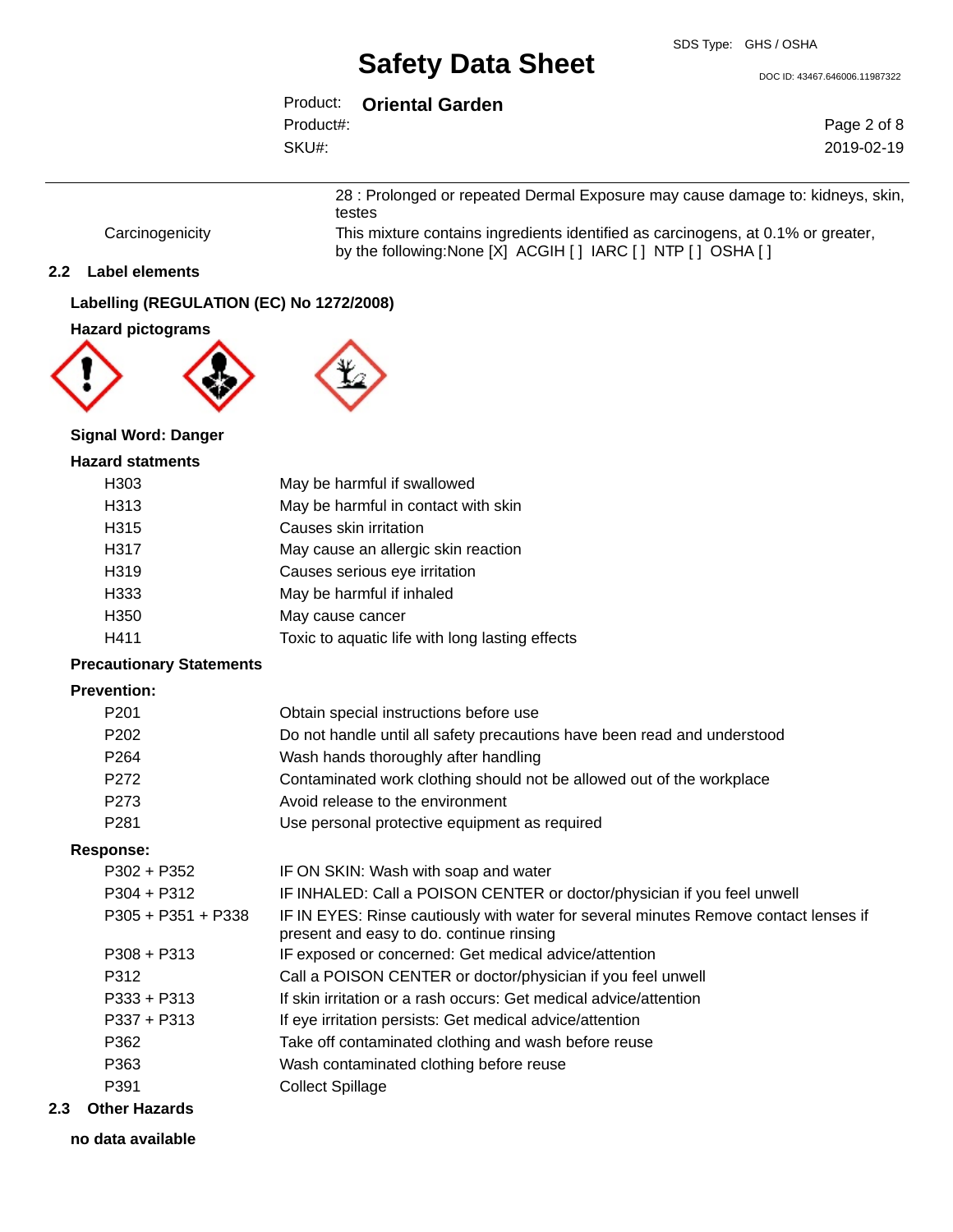#### DOC ID: 43467.646006.11987322

Product: **Oriental Garden** SKU#: Product#:

Page 3 of 8 2019-02-19

# **3. Composition/Information on Ingredients**

## **3.1 Mixtures**

This product is a complex mixture of ingredients, which contains among others the following substance(s), presenting a health or environmental hazard within the meaning of the UN Globally Harmonized System of Classification and Labeling of Chemicals (GHS):

| CAS#<br>Ingredient                            | EC#                                             | Conc.<br>Range | <b>GHS Classification</b>                   | <b>OSHA Classification</b> |
|-----------------------------------------------|-------------------------------------------------|----------------|---------------------------------------------|----------------------------|
| 115-95-7                                      | 204-116-4                                       | $2 - 5%$       | H227; H315; H317; H320; H402                |                            |
| <b>Linalyl Acetate</b>                        |                                                 |                |                                             |                            |
| 2050-08-0                                     | 218-080-2                                       | $2 - 5%$       | H302; H400; H410                            |                            |
| Amyl salicylate                               |                                                 |                |                                             |                            |
| 118-58-1                                      | 204-262-9                                       | $2 - 5%$       | H303; H317; H320; H401; H412                | 31                         |
| <b>Benzyl Salicylate</b>                      |                                                 |                |                                             |                            |
| 78-70-6                                       | 201-134-4                                       | $2 - 5%$       | H227; H303; H315; H317; H319; H402          | 12, 26                     |
| Linalool                                      |                                                 |                |                                             |                            |
| $91 - 64 - 5$                                 | 202-086-7                                       | $2 - 5%$       | H302; H317; H402                            | 12, 15, 2, 26, 31, 9       |
| Coumarin                                      |                                                 |                |                                             |                            |
| 120-51-4                                      | 204-402-9                                       | $2 - 5%$       | H302; H313; H400; H411                      | 28, 3                      |
| <b>Benzyl Benzoate</b>                        |                                                 |                |                                             |                            |
| $60 - 12 - 8$                                 | 200-456-2                                       | $1 - 2%$       | H302; H313; H316; H319                      | 11, 15, 3                  |
| phenethyl alcohol                             |                                                 |                |                                             |                            |
| 80-54-6                                       | 201-289-8                                       | $1 - 2%$       | H227; H302; H315; H317; H361; H401;<br>H412 | 11, 15, 26, 28, 3, 31, 39  |
| 32388-55-9                                    | <b>Butylphenyl Methylpropional</b><br>251-020-3 | $1 - 2%$       | H303; H317; H400; H410                      | 16, 19                     |
| Acetyl cedrene                                |                                                 |                |                                             |                            |
| 8008-57-9                                     | 232-433-8                                       | $1 - 2%$       | H226; H304; H315; H400; H410                | 12, 3, 31                  |
|                                               | Citrus Aurantium Dulcis (Orange) Peel Oil       |                |                                             |                            |
| 107-75-5                                      | 203-518-7                                       | $1 - 2%$       | H317; H319; H402                            | 11, 15, 31                 |
| Hydroxycitronellal                            |                                                 |                |                                             |                            |
| 68647-72-3                                    | 232-433-8                                       | $1 - 2%$       | H226; H304; H315; H317; H400; H410          | 12, 3, 31                  |
| Limonene                                      |                                                 |                |                                             |                            |
| 101-86-0                                      | 202-983-3                                       | $1 - 2%$       | H303; H316; H317; H400; H411                | 11, 15                     |
|                                               | Hexyl cinnamaldehyde                            |                |                                             |                            |
| 8000-34-8                                     | 284-638-7                                       | $1 - 2%$       | H303; H304; H313; H316; H319; H401          | 12, 31, 36, 4              |
|                                               | Eugenia caryophyllus (Clove) leaf oil           |                |                                             |                            |
| 87-44-5                                       | 201-746-1                                       | $0.1 - 1.0 %$  | H304; H317; H413                            | 31, 4                      |
| beta-Caryophyllene                            |                                                 |                |                                             |                            |
| 103-95-7                                      | 203-161-7                                       | $0.1 - 1.0 %$  | H227; H303; H315; H317; H401; H412          | 11, 15, 31                 |
| 2-Methyl-3-(p-isopropylphenyl)propionaldehyde |                                                 |                |                                             |                            |
| 127-51-5                                      | 204-846-3                                       | $0.1 - 1.0 \%$ | H316; H317; H320; H401; H411                | 11, 15, 19, 26, 28, 31     |
| a-Isomethyl ionone                            |                                                 |                |                                             |                            |
| 54464-57-2                                    | 259-174-3                                       | $0.1 - 1.0 %$  | H315; H317; H400; H410                      | 11, 31                     |
|                                               | Tetramethyl Acetyloctahydronaphthalenes         |                |                                             |                            |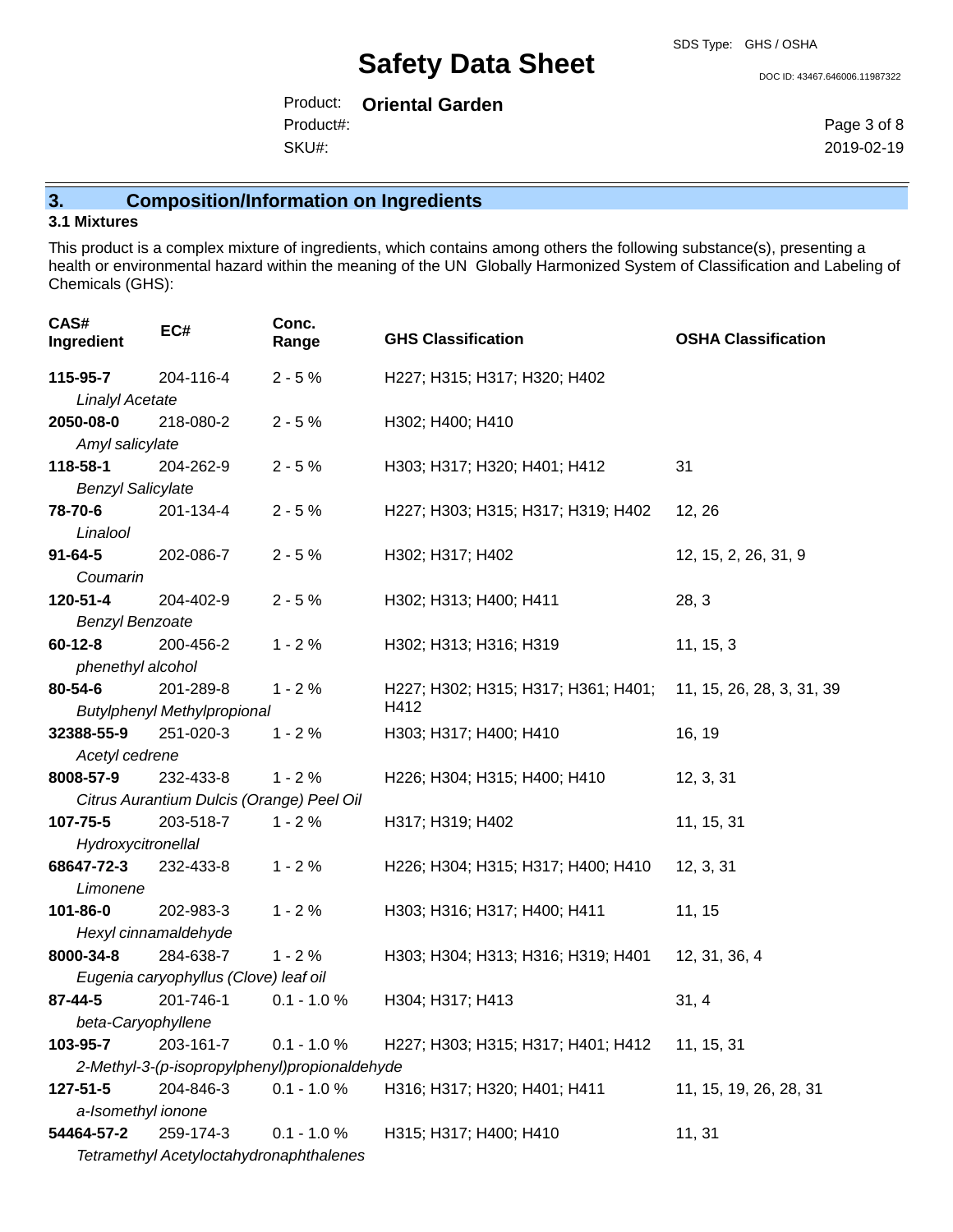SDS Type: GHS / OSHA

DOC ID: 43467.646006.11987322

Product: **Oriental Garden** Product#:

SKU#:

Page 4 of 8 2019-02-19

| <b>CAS#</b><br>Ingredient         | EC#                                         | Conc.<br>Range | <b>GHS Classification</b>                               | <b>OSHA Classification</b> |
|-----------------------------------|---------------------------------------------|----------------|---------------------------------------------------------|----------------------------|
| 8015-91-6                         | 283-479-0<br>Cinnamomum Cassia Leaf Oil     | $0.1 - 1.0 \%$ | H227; H303; H313; H316; H319; H341;<br>H350; H401; H412 | 11, 15, 31                 |
| 67633-96-9                        | 266-797-4<br>cis-3-Hexenyl methyl carbonate | $0.1 - 1.0 \%$ | H <sub>227</sub> ; H <sub>317</sub> ; H <sub>401</sub>  |                            |
| $127 - 43 - 5$<br>Methyl-ß-ionone | 204-843-7                                   | $0.1 - 1.0 \%$ | H315; H317; H401; H411                                  | 11, 15, 19, 26, 28, 31     |
| 32210-23-4                        | 250-954-9<br>4-tert-Butylcyclohexyl acetate | $0.1 - 1.0 \%$ | H303; H317; H401                                        | 11, 15                     |
| 6259-76-3<br>Hexyl salicylate     | 228-408-6                                   | $0.1 - 1.0 \%$ | H315; H317; H319; H400; H410                            | 11, 15                     |

See Section 16 for full text of GHS classification codes

Total Hydrocarbon Content  $(\% w/w) = 3.93$ 

| <b>First Aid Measures</b><br>4.                                                   |                                                                                                               |  |
|-----------------------------------------------------------------------------------|---------------------------------------------------------------------------------------------------------------|--|
| <b>Description of first aid measures</b><br>4.1                                   |                                                                                                               |  |
| Inhalation:                                                                       | Remove from exposure site to fresh air and keep at rest.<br>Obtain medical advice.                            |  |
| <b>Eye Exposure:</b>                                                              | Flush immediately with water for at least 15 minutes.<br>Contact physician if symptoms persist.               |  |
| <b>Skin Exposure:</b>                                                             | Remove contaminated clothes. Wash thoroughly with water (and soap).<br>Contact physician if symptoms persist. |  |
| Ingestion:                                                                        | Rinse mouth with water and obtain medical advice.                                                             |  |
| Most important symptoms and effects, both acute and delayed<br>4.2                |                                                                                                               |  |
| <b>Symptoms:</b>                                                                  | no data available                                                                                             |  |
| Risks:                                                                            | Refer to Section 2.2 "Hazard Statements"                                                                      |  |
| Indication of any immediate medical attention and special treatment needed<br>4.3 |                                                                                                               |  |
| <b>Treatment:</b>                                                                 | Refer to Section 2.2 "Response"                                                                               |  |
|                                                                                   |                                                                                                               |  |
| 5.<br><b>Fire-Fighting measures</b>                                               |                                                                                                               |  |
| <b>Extinguishing media</b><br>5.1                                                 |                                                                                                               |  |
| Suitable:                                                                         | Carbon dioxide (CO2), Dry chemical, Foam                                                                      |  |
| Unsuitable                                                                        | Do not use a direct water jet on burning material                                                             |  |
| 5.2 Special hazards arising from the substance or mixture                         |                                                                                                               |  |
| During fire fighting:<br><b>Advice for firefighters</b><br>5.3                    | Water may be ineffective                                                                                      |  |
| <b>Further information:</b>                                                       | Standard procedure for chemical fires                                                                         |  |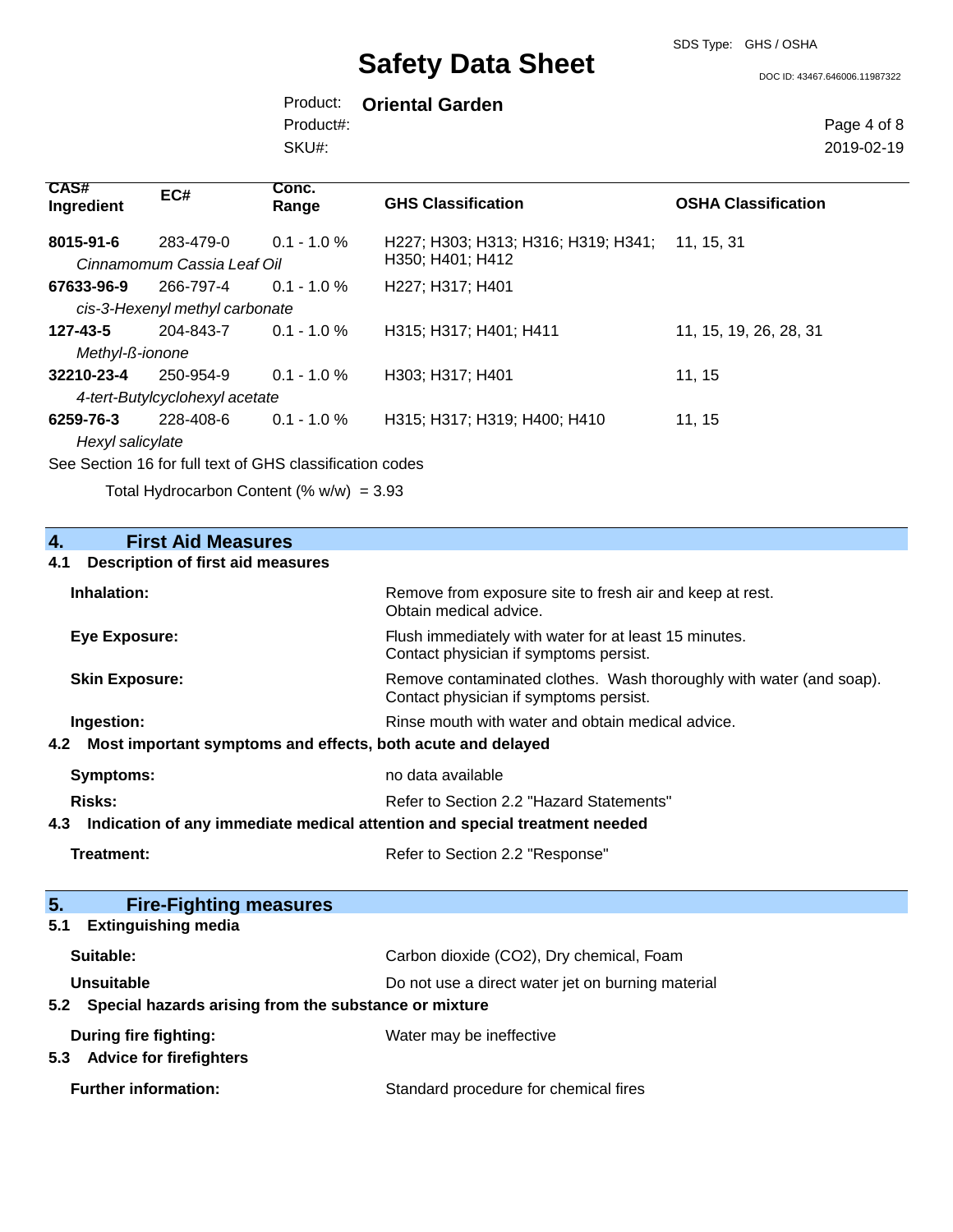#### DOC ID: 43467.646006.11987322

Product: **Oriental Garden** Product#:

SKU#:

Page 5 of 8 2019-02-19

#### **6. Accidental Release Measures**

## **6.1 Personal precautions, protective equipment and emergency procedures**

Avoid inhalation and contact with skin and eyes. A self-contained breathing apparatus is recommended in case of a major spill.

#### **6.2 Environmental precautions**

Keep away from drains, soil, and surface and groundwater.

#### **6.3 Methods and materials for containment and cleaning up**

Clean up spillage promptly. Remove ignition sources. Provide adequate ventilation. Avoid excessive inhalation of vapors. Gross spillages should be contained by use of sand or inert powder and disposed of according to the local regulations.

#### **6.4 Reference to other sections**

Not Applicable

# **7. Handling and Storage**

## **7.1 Precautions for safe handling**

Apply according to good manufacturing and industrial hygiene practices with proper ventilation. Do not drink, eat or smoke while handling. Respect good personal hygiene.

#### **7.2 Conditions for safe storage, including any incompatibilities**

Store in a cool, dry and ventilated area away from heat sources and protected from light in tightly closed original container. Avoid plastic and uncoated metal container. Keep air contact to a minimum.

# **7.3 Specific end uses**

No information available

### **8. Exposure Controls/Personal Protection**

#### **8.1 Control parameters**

| <b>Exposure Limits:</b>                               | Contains no substances with occupational exposure limit values                                                                           |  |  |
|-------------------------------------------------------|------------------------------------------------------------------------------------------------------------------------------------------|--|--|
| <b>Engineering Controls:</b>                          | Use local exhaust as needed.                                                                                                             |  |  |
| 8.2 Exposure controls - Personal protective equipment |                                                                                                                                          |  |  |
| Eye protection:                                       | Tightly sealed goggles, face shield, or safety glasses with brow guards and side shields, etc.<br>as may be appropriate for the exposure |  |  |
| <b>Respiratory protection:</b>                        | Avoid excessive inhalation of concentrated vapors. Apply local ventilation where appropriate.                                            |  |  |
| <b>Skin protection:</b>                               | Avoid Skin contact. Use chemically resistant gloves as needed.                                                                           |  |  |

# **9. Physical and Chemical Properties**

### **9.1 Information on basic physical and chemical properties**

| Appearance:            | Liquid               |
|------------------------|----------------------|
| Odor:                  | Conforms to Standard |
| Color:                 | Conforms to Standard |
| <b>Viscosity:</b>      | Liquid               |
| <b>Freezing Point:</b> | Not determined       |
| <b>Boiling Point:</b>  | Not determined       |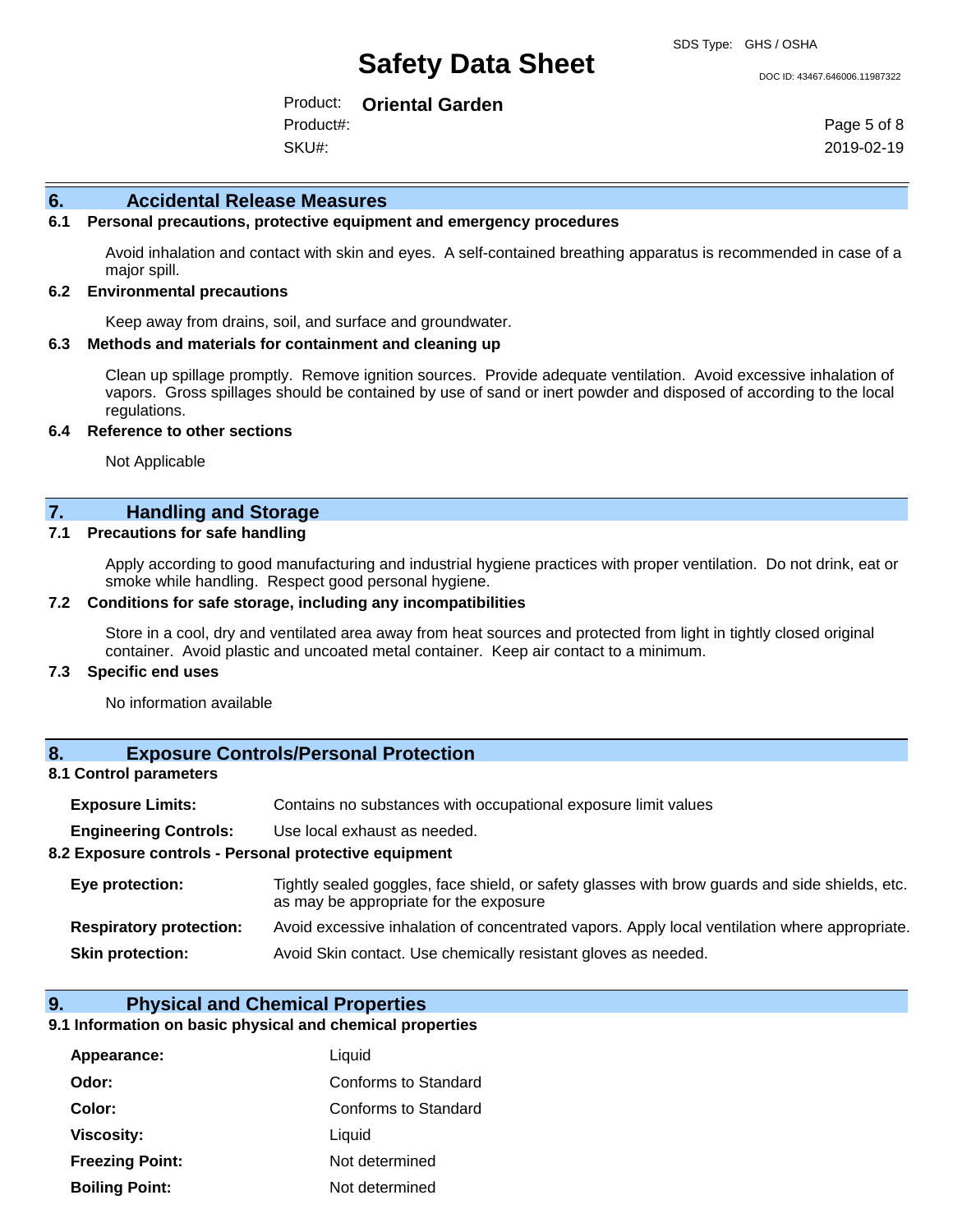DOC ID: 43467.646006.11987322

|           | Product: Oriental Garden |
|-----------|--------------------------|
| Product#: |                          |
| SKU#:     |                          |

Page 6 of 8 2019-02-19

| <b>Melting Point:</b>        | Not determined   |
|------------------------------|------------------|
| <b>Flashpoint (CCCFP):</b>   | >200 F (93.33 C) |
| <b>Auto flammability:</b>    | Not determined   |
| <b>Explosive Properties:</b> | None Expected    |
| <b>Oxidizing properties:</b> | None Expected    |
| Vapor Pressure (mmHg@20 C):  | 0.0544           |
| %VOC:                        | 4.0303           |
| Specific Gravity @ 25 C:     | Not determined   |
| Density @ 25 C:              | Not determined   |
| Refractive Index @ 20 C:     | Not determined   |
| Soluble in:                  | Oil              |

# **10. Stability and Reactivity**

| 10.1 Reactivity                         | None                                               |
|-----------------------------------------|----------------------------------------------------|
| <b>10.2 Chemical stability</b>          | Stable                                             |
| 10.3 Possibility of hazardous reactions | None known                                         |
| <b>10.4 Conditions to avoid</b>         | None known                                         |
| 10.5 Incompatible materials             | Strong oxidizing agents, strong acids, and alkalis |
| 10.6 Hazardous decomposition products   | None known                                         |

# **11. Toxicological Information**

#### **11.1 Toxicological Effects**

Acute Toxicity Estimates (ATEs) based on the individual Ingredient Toxicity Data utilizing the "Additivity Formula"

| (LD50: 3,762.61) May be harmful in contact with skin<br>Acute toxicity - Dermal - (Rabbit) mg/kg               |
|----------------------------------------------------------------------------------------------------------------|
| Acute toxicity - Inhalation - (Rat) mg/L/4hr<br>(LC50: 98.77) May be harmful if inhaled                        |
| <b>Skin corrosion / irritation</b><br>Causes skin irritation                                                   |
| Serious eye damage / irritation<br>Causes serious eye irritation                                               |
| Not classified - the classification criteria are not met<br><b>Respiratory sensitization</b>                   |
| <b>Skin sensitization</b><br>May cause an allergic skin reaction                                               |
| Not classified - the classification criteria are not met<br><b>Germ cell mutagenicity</b>                      |
| Carcinogenicity<br>May cause cancer                                                                            |
| Not classified - the classification criteria are not met<br><b>Reproductive toxicity</b>                       |
| Specific target organ toxicity - single exposure<br>Not classified - the classification criteria are not met   |
| Specific target organ toxicity - repeated exposure<br>Not classified - the classification criteria are not met |
| Not classified - the classification criteria are not met<br><b>Aspiration hazard</b>                           |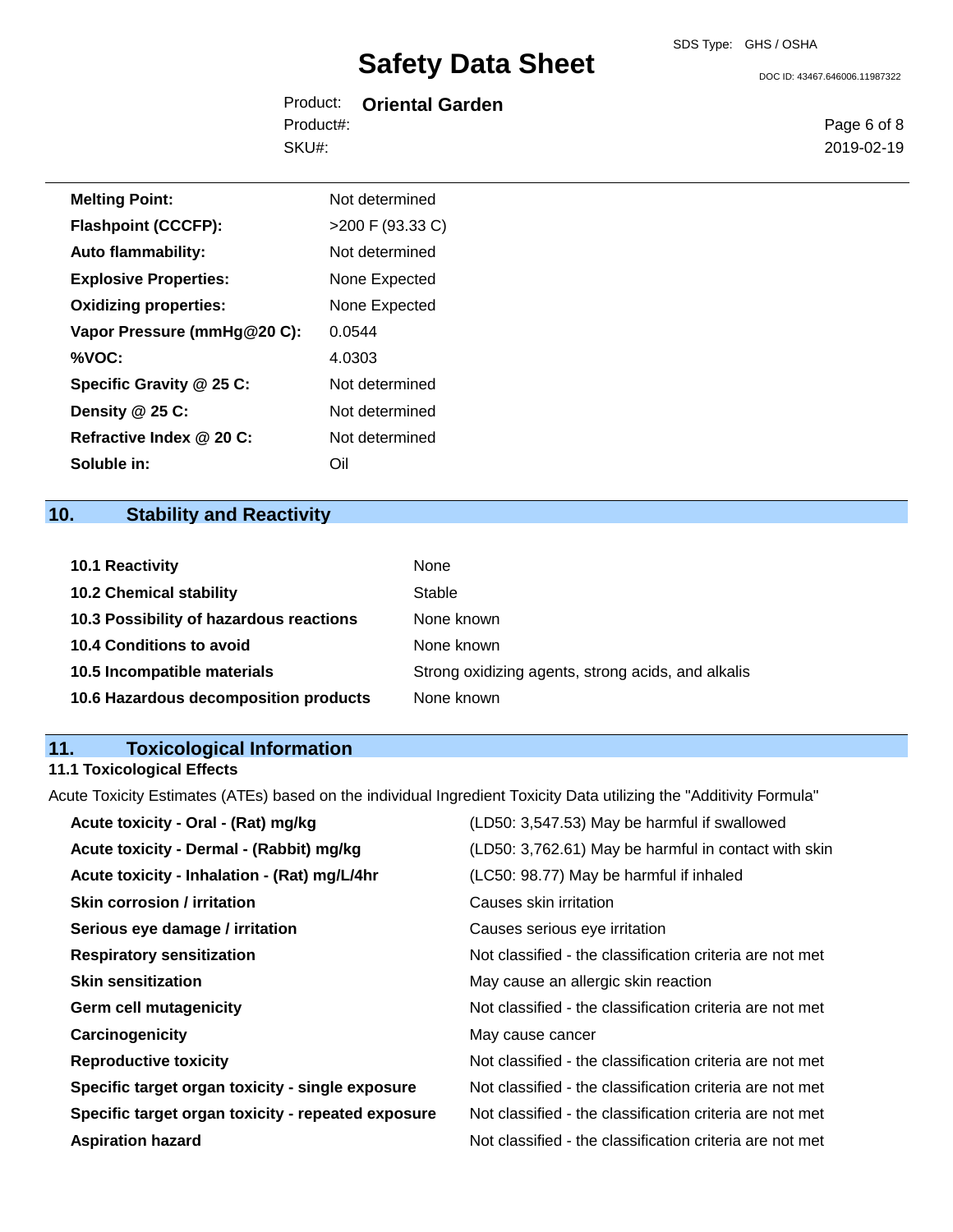SDS Type: GHS / OSHA

DOC ID: 43467.646006.11987322

Product: **Oriental Garden** SKU#: Product#:

Page 7 of 8 2019-02-19

| 12.                  | <b>Ecological Information</b>      |                                                          |
|----------------------|------------------------------------|----------------------------------------------------------|
| <b>12.1 Toxicity</b> |                                    |                                                          |
|                      | <b>Acute acquatic toxicity</b>     | Not classified - the classification criteria are not met |
|                      | <b>Chronic acquatic toxicity</b>   | Toxic to aquatic life with long lasting effects          |
|                      | <b>Toxicity Data on soil</b>       | no data available                                        |
|                      | <b>Toxicity on other organisms</b> | no data available                                        |
|                      |                                    |                                                          |
|                      | 12.2 Persistence and degradability | no data available                                        |
|                      | 12.3 Bioaccumulative potential     | no data available                                        |
|                      | 12.4 Mobility in soil              | no data available                                        |
|                      | 12.5 Other adverse effects         | no data available                                        |
|                      |                                    |                                                          |

# **13. Disposal Conditions**

### **13.1 Waste treatment methods**

Do not allow product to reach sewage systems. Dispose of in accordance with all local and national regulations. Send to a licensed waste management company.The product should not be allowed to enter drains, water courses or the soil. Do not contaminate ponds, waterways or ditches with chemical or used container.

# **14. Transport Information**

| <b>Regulator</b><br>U.S. DOT (Non-Bulk)<br>Chemicals NOI                |            | <b>Class</b> | <b>Pack Group</b><br>Not Regulated - Not Dangerous Goods | <b>Sub Risk</b> | UN-nr.        |
|-------------------------------------------------------------------------|------------|--------------|----------------------------------------------------------|-----------------|---------------|
| <b>ADR/RID (International Road/Rail)</b>                                |            |              |                                                          |                 |               |
| <b>Environmentally Hazardous</b><br>Liquid, n.o.s.                      | Substance, | 9            | Ш                                                        |                 | <b>UN3082</b> |
| <b>IATA (Air Cargo)</b>                                                 |            |              |                                                          |                 |               |
| <b>Environmentally Hazardous</b><br>Liquid, n.o.s.<br><b>IMDG (Sea)</b> | Substance. | 9            | Ш                                                        |                 | UN3082        |
| <b>Environmentally Hazardous</b><br>Liquid, n.o.s.                      | Substance. | 9            | $\mathbf{III}$                                           |                 | UN3082        |

| 15.<br><b>Regulatory Information</b>       |                                                              |
|--------------------------------------------|--------------------------------------------------------------|
| <b>U.S. Federal Regulations:</b>           |                                                              |
| <b>TSCA (Toxic Substance Control Act):</b> | All components of the substance/mixture are listed or exempt |
| 40 CFR(EPCRA, SARA, CERCLA and CAA)        | This product contains NO components of concern.              |
| <b>U.S. State Regulations:</b>             |                                                              |
| <b>California Proposition 65 Warning</b>   | This product contains the following components:              |

94-59-7 93-15-2 202-345-4 <= 30 ppm Safrole (NFS) 202-223-0 <= 13 ppm Methyl Eugenol (NFS)

 $\mathcal{N}_{\mathrm{S}}$